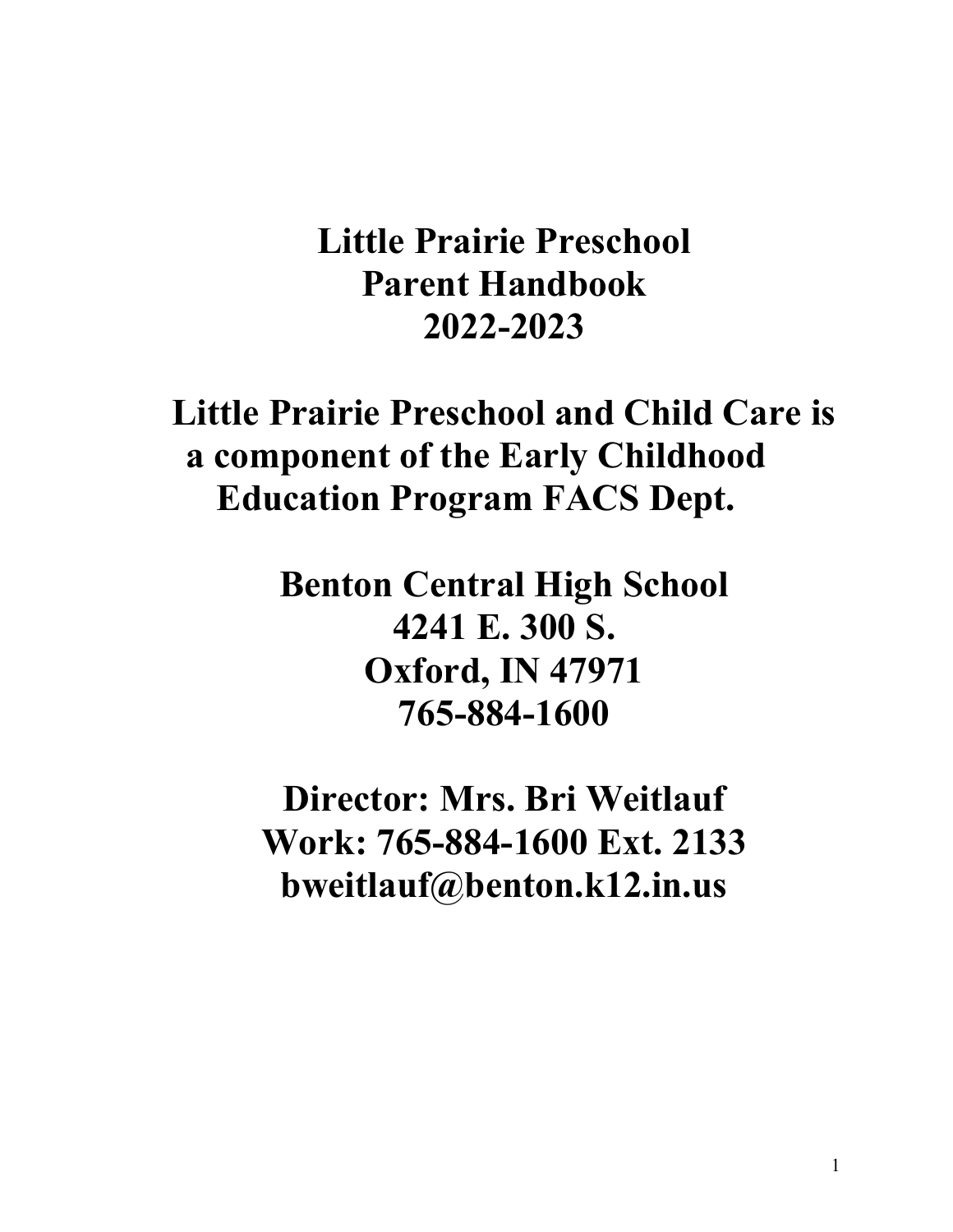# **Table of Contents**

| Mission Statement/Philosophy                                        |                |  |
|---------------------------------------------------------------------|----------------|--|
| Curriculum                                                          |                |  |
| Staffing                                                            |                |  |
| Daily Schedule                                                      |                |  |
| <b>Required Paperwork</b>                                           | 5              |  |
| <b>Tuition and Payment Policies 2022-2023</b>                       | $5-8$          |  |
| Program Options/Tuition Chart, Due Dates<br>$\circ$                 | 5              |  |
| <b>Sibling Discounts</b><br>$\circ$                                 | 5              |  |
| Late Policy on Tuition Payments<br>$\circ$                          | 6              |  |
| Late Policy on Pick-up<br>$\circ$                                   | $6 - 7$        |  |
| Holidays and Personal Absences<br>$\circ$                           | $\overline{7}$ |  |
| Benton Central Closings/Early Dismissals/Two-Hour Delays<br>$\circ$ | 7              |  |
| <b>Parent Teacher Conferences</b>                                   | 8              |  |
| Newsletters                                                         | 8              |  |
| Arrival and Departure Procedures                                    |                |  |
| Sign In/Sign Out                                                    |                |  |
| Visitation during the School Day                                    |                |  |
| Separation                                                          | 9              |  |
| <b>Safety Drills</b>                                                | 9              |  |
| <b>Illness Policies</b>                                             |                |  |
| <b>Injury Documentation</b>                                         | 10             |  |
| <b>Toileting Policy</b>                                             |                |  |
| Food Policies and Lunch Information                                 |                |  |
| <b>Birthday Policies</b>                                            |                |  |
| Items to Leave at Home                                              |                |  |
| Assessment Experience for Our High School Students                  |                |  |
| Our View on Discipline                                              |                |  |
| <b>Behavior Management Policy</b>                                   |                |  |
| <b>Enrollment, Withdrawal, and Transfer Policies</b>                |                |  |
| Authorization                                                       |                |  |

### **Mission Statement/Philosophy**

Welcome to the Little Prairie Preschool! Your child is about to become part of a classroom that is centered on meeting children"s daily and educational needs in a fun and exciting way! Our staff and ECE high school students provide a warm, safe, and educational environment sensitive to children. Our program promotes academic learning, discovery, selfesteem, independence, and social interactions. Each activity in the classroom is developed with a goal in mind for the children. Individual goals for children are developed and tracked with information from all staff and parents.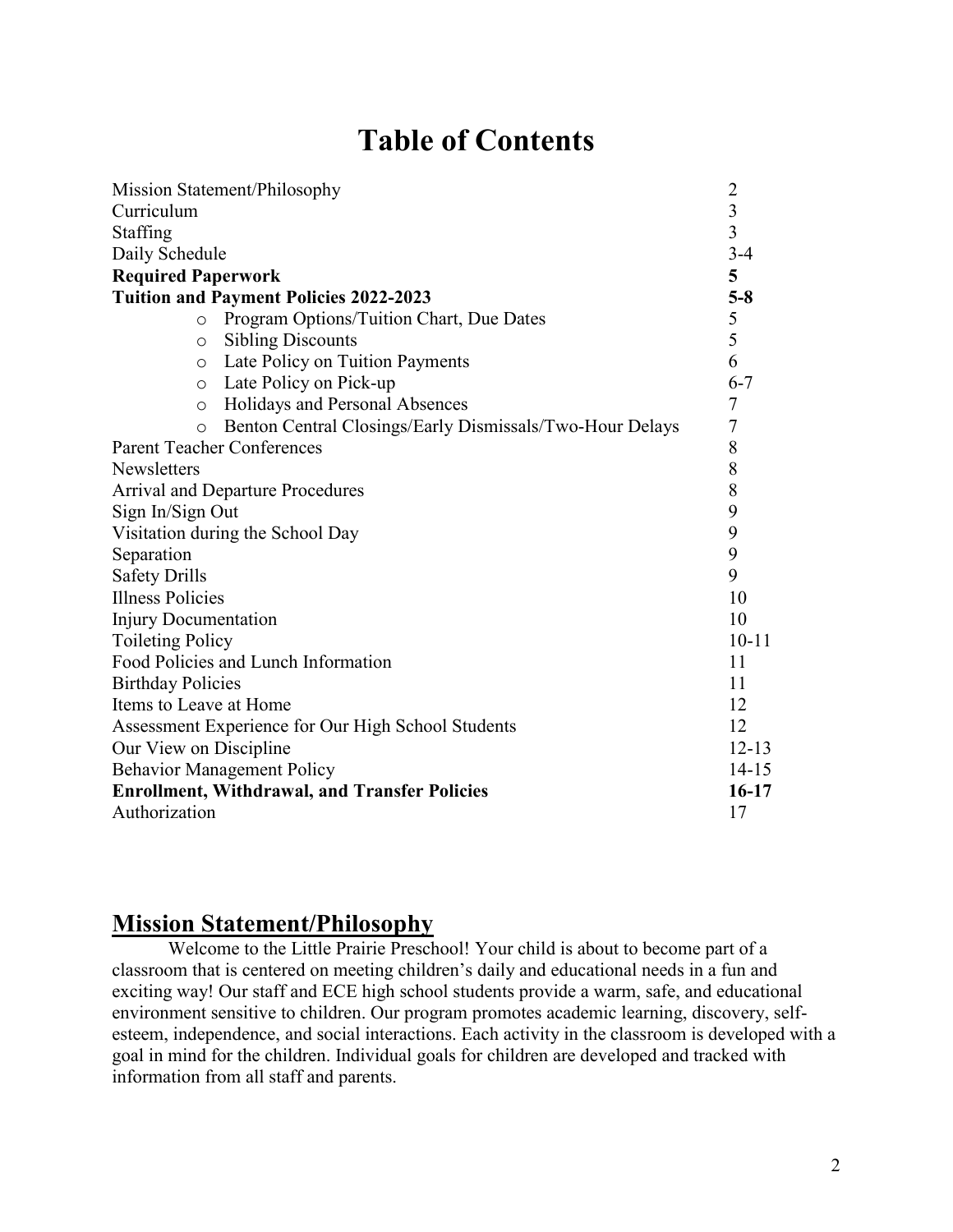### **Curriculum**

Our program will continue to use the creative curriculum as well as Zoo Phonics. Creative curriculum is the idea that children learn through play. Each day at the Little Prairie Preschool we will follow a daily schedule, as described below. The children have free play time as well as structured time each day. As teachers, we incorporate all the skills children need in order to learn and grow into the activities described in our daily schedule. We will also be implementing the Zoo Phonics into our creative curriculum to help teach children their letters and sounds. Zoo Phonics will be implemented into areas such as group time, table time, etc. Weekly lesson plans will be sent home each week. Weekly and daily lesson plans will be posted on the "Lesson Plans" board in our hallway.

### **Staffing**

**Director:** As the director I have a dual role. I am the preschool teacher as well as the high school teacher. I manage many aspects of these two programs including supervision, curriculum, parent-teacher conferences, budgeting, and grocery shopping.

**Preschool Aide:** Assistant in the classroom from 7:30am-5:00pm (lunch break 12:30-2:00). This adult will cook and clean up lunch, supervise the children and high school students during the director"s lunch, assist in activities, and supervise the program during the afternoon 3:00-5:00pm.

**High School Students:** These students are in the learning phase of their experience with children. We are happy to provide them with a teaching environment. Our students are in the classroom for either 1, 2, or 3 hours a day according to their high school schedule. I have no doubt they will be terrific additions to the regular staffing! They will be supervised by the staff.

### **Daily Schedule**

Please note: Below are the activities that occur in our daily schedule. A few times throughout the school year I change the order/times of these activities, but we always do the same activities. This is for two reasons:

- 1. The change in the schedule provides our high school students and opportunity to see and teach different activities throughout the school year.
- 2. The change in the schedule is good experience for the preschoolers. Doing the same activities will provide them with consistency, but changing the order of those activities helps get them ready to move onto their next classroom, which will be structured differently. If children get too comfortable in our program, they may rely on it and make their transition to Kindergarten or other care difficult.

#### **Arrival/Activities**

Children and families will be greeted by a caregiver. Children will be provided with activities such as puzzles, writing tables, dramatic play, sensory tables, and computers while they wait for other children to arrive and our daily curriculum to begin at 8:30am.

#### **Morning Group**

Children gather as a group and are led in many different activities by a caregiver, such as: good morning song, hello song (lets us say hello to every child, song is not always the same: often has to do with our theme), choosing jobs, music and movement, calendar or weather frog, sign language, a story, Zoo Phonics, and a dismissal activity. Other caregivers assist the lead caregiver with the children.

#### **Afternoon Group**

Children gather as a group and are led in many different activities by a caregiver, such as: afternoon song, show and tell, music and movement, review our sign language, Zoo Phonics, and calendar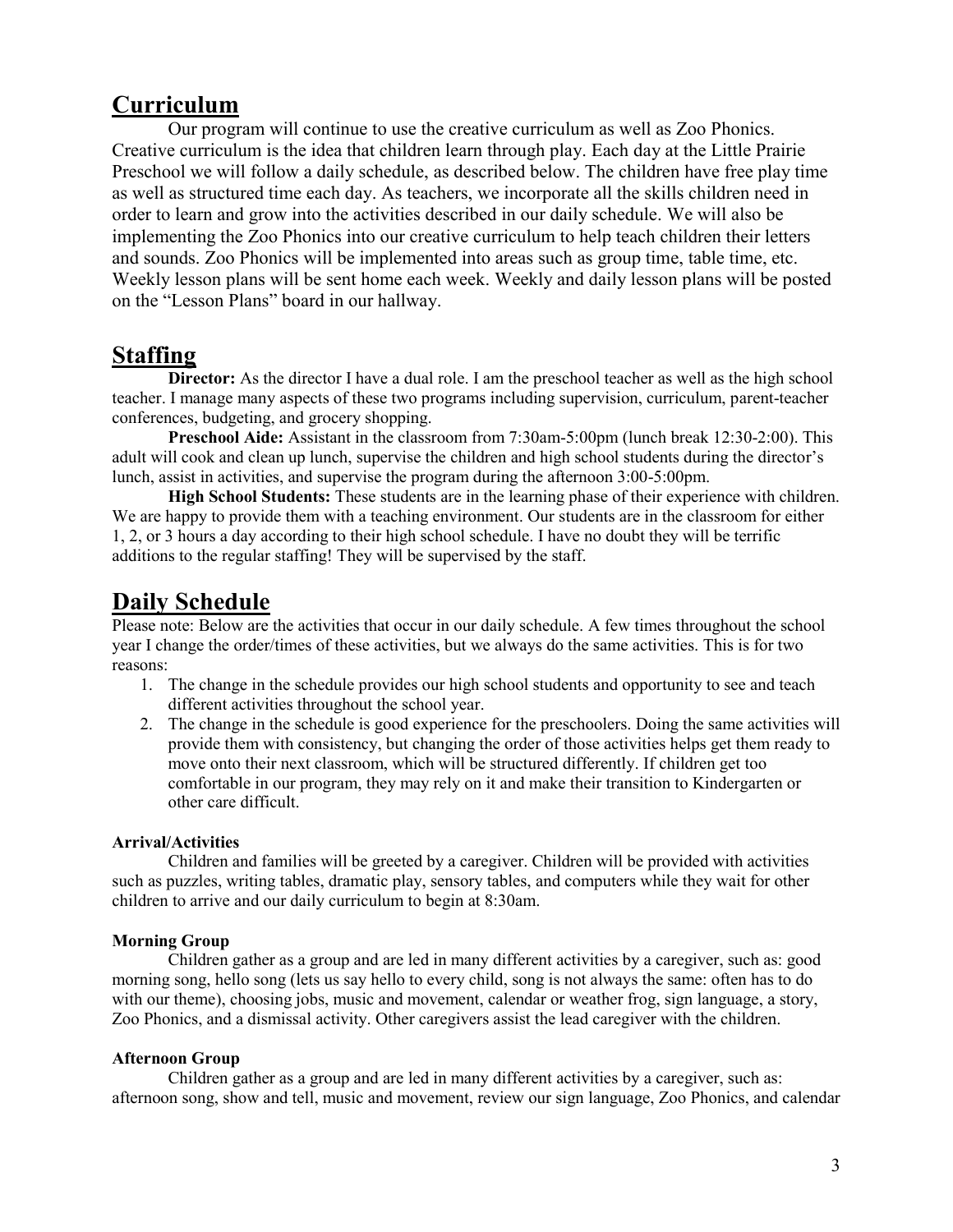or weather. Afternoon group is used as an extension/review of morning group and continued learning on our weekly theme. Other caregivers assist the lead caregiver with the children.

#### **Table Time**

Children use tabletop workspaces to participate in the activity. Activities may cover many different domains such as math, science, literacy, fine motor, and creativity. These activities are sometimes fun crafts and almost always go along with our theme of the week.

#### **Nap Time**

Children are given a cot and their own space for nap time each day after lunch. We encourage the children to sleep or simply rest quietly. Soothing children"s music is played and the lights are dimmed.

#### **Snack/Lunch**

Meal times are a social time as well as a nutritional necessity. Caregivers sit with children and talk to each other. They also provide for independence, self-help skills, and good manners. We always provide wellbalanced, nutritional, and state appropriate sized servings of food.

#### **Bathroom**

We do have a bathroom in our classroom. It will be used for all children throughout the day. We will also go twice as a classroom (AM and PM) to the bathroom in the hallway. All children will at least try to use the bathroom during these scheduled bathroom trips. When children are done they may pick a book out of our literacy wagon and sit against the wall in the hallway while they wait for their classmates to finish. Our bathroom time promotes independence, self-help skills, good hygiene and literacy.

#### **Exercise**

When weather permits we go outside twice a day. When the weather is rainy or colder than 25 degrees (when taking into account the wind chill), we stay indoors.

We have three choices for our exercise time: outdoor play, aerobics, and gym time. During these activities children develop their gross motor skills, body awareness, social skills, and cognition (awareness of the seasons, following directions in our aerobic songs, etc.)

We will use the school gym when available; often the school gym is unavailable and preschool has been authorized to utilize three different spaces. 1- Commons Area (carpeted): We run on our jogging line and then play games often groups of duck duck goose. 2- Back of the arena gym"s balcony (balcony is enclosed, flooring is low impact concrete, and children walk in single file using the rail to climb the stairs up to the play area). We take balls for the children to play with and they often make up games as well. 3 classroom: doing aerobics/action songs

#### **Free Play**

Children can choose from many play opportunities such as: dramatic play, construction areas, creative table, sensory tables, the library, writing tables, manipulative toys, science and math table, chalk board or dry erase board, and computers. Each area is set up to promote a specific Pre-K standard. During this time caregivers and children interact to help promote those standards as well as social behaviors.

#### **Clean-Up Time**

Children work cooperatively with caregivers and other children to put their playthings away. They use specific containers, cues, and daily routines to learn where things go.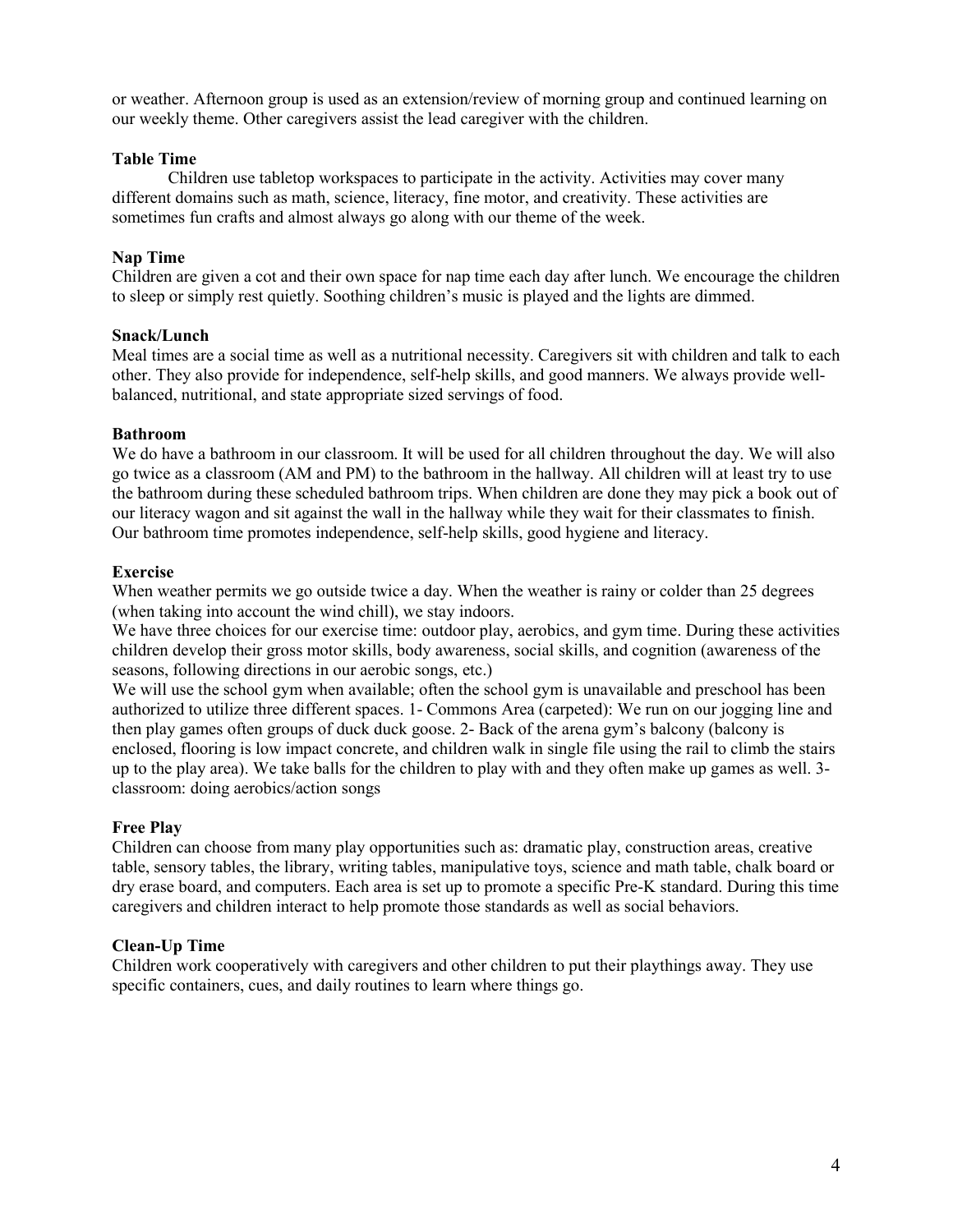# **Required Paperwork**

All paperwork in accordance with Indiana Childcare Regulations must follow below: -birth certificate and application turned in at registration

-immunizations and physical turned in within 30 days of start of preschool

out of date in April/May do not need to be replaced due to the end of school.)

MWF

T/TH

2 Half Days (7:30-11:00)

(LPP has a required physical form); (Physical must be dated within last year) In addition Benton Central requires an enrollment form, a picture release form (option to sign or not sign) and an "alert now" form to be turned in within 30 days of the start of school. Children may be exempt from school until paperwork is submitted. Formal notification will be given prior to exemption. Physicals that go out of date during the school year will be required to be replaced with an updated physical within 30 days of expiration. (Exception: Physicals that go

# **Programs & Tuition 2022-2023 School Year**

Monday/Wednesday/Friday Maximum Number of Children: 20/full day 4/half day Tuesday/Thursday Maximum Number of Children: 20/ full day 4/half day **Program Days/Week Weekly Rate Rate Per Day All Day-Every Day** (3-5 yr. olds) 5 Full Days (7:30-5:00) M-F \$140 \$28 **Pre-K Plus** (4-5 yr. olds) 3 Full Days (7:30-5:00) MWF \$87 \$29 **Preschool Plus** (3 yr. olds) 2 Full Days (7:30-5:00) T/TH \$58 \$29 **Pre-K** 3 Half Days (7:30-11:00)  $$52.50$   $$17.50$ 

Full day programs include 2 snacks and 1 lunch; half day programs include 1 snack. We are a mixed age program 5 days a week. The Pre-K programs are geared towards older ages.

# **Due Date**

(4-5 yr. olds)

**Preschool**  (3 yr. olds)

**Payment Option 1: Monthly:** Tuition will be due on the first school day of the month.\* **Payment Option 2: Bi-Weekly:** Tuition will be due every two weeks on Mondays.\* \*\* Please see the Payment Plan (monthly or bi-weekly) for the specific tuition cost for your program each pay period. The payment costs are slightly different due to the number of days school for your program is in session that pay period (month or two week period). Please see the Little Prairie Preschool Calendar to verify which days school is in session.

**Sibling Discount** As of May 2010 the LPP Board has established a sibling discount of \$1

| per day per child. |                             |
|--------------------|-----------------------------|
| A/E-               | Regular Rate: \$23/child    |
| Pre-K Plus-        | Regular Rate: \$24/child    |
| Pre-School Plus-   | Regular Rate: \$24/child    |
| Pre-K-             | Regular Rate: \$14.50/child |
| Preschool-         | Regular Rate: \$15.00/child |

Discount Rate: \$22/child Discount Rate: \$23/child Discount Rate: \$23/child Discount Rate: \$13.50/child Discount Rate: \$14.00/child

 $$36$   $$18$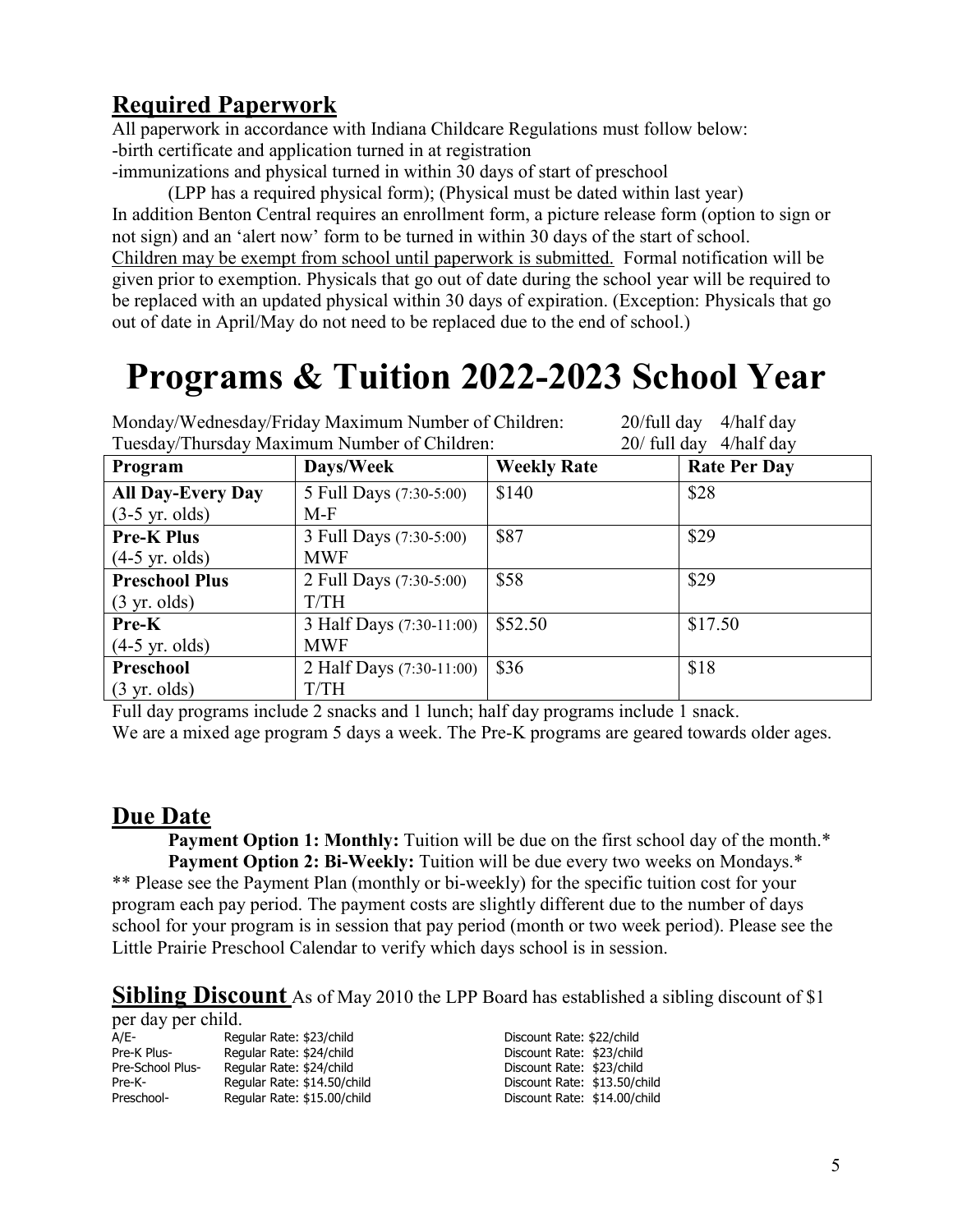# **Late Policy on Tuition Payments**

Preschool tuition will be due on the dates indicated on the tuition payment chart (either monthly or bi-weekly). A three business day grace period will be allowed, after which a late fee of \$25.00 will be charged. (The tuition is treated like a bill, a child's attendance during the tuition due date and 3 days grace period will not extend the due date or make them exempt from the late fee.) Tuition and late fee must be paid in full by 5 pm, 1 week from the original payment date or the child will be unable to return to preschool until the late tuition and late fee are paid in full. The child"s spot in the program will be held for 1 week after the child is asked not to return due to payment. If payment is not made in full 2 weeks from original due date at 5pm, the child"s spot will be offered to a person on the wait list.

\*\*\*If you have an extenuating circumstance that will not allow you to make your current payment on time, please contact me and/or Mr. Robb before the late policy would take effect. We will certainly discuss the situation and see if other arrangements are possible. We want your children to attend our preschool program!! Their attendance is important for their social and academic learning, and it is important to us as their teacher/administrator!

# **Late Policy on Pick Up**

**Please note the time as you sign in/sign out your child using the digital clock on top of our radio. I will set this using the BC office clock. We will use this time for the preschool hours.**

The Little Prairie Preschool Staff is scheduled to work until 5:00PM. At this time our facility closes. Workers are hired to stay until 5:00PM and no later. The Little Prairie Preschool has allowed for pick up for our full day programs (All Day Every Day, Pre-K Plus, and Preschool Plus) to extend to the last minute at 5:00PM. We ask that you please respect this closing time and be at the door to pick up your children no later than 5:00PM. Our late pick up fee for 5pm will be applied to all children remaining in the preschool after 5pm, even when parents are present in the room as well. Please timely arrive to pick up your child in order to leave the classroom by closing time. To assist families, preschool staff will help children at 4:50pm to gather their items from their cubby and wait for parents while reading books at the park bench by our door. Thank you for your assistance!

The Little Prairie Preschool Staff is scheduled to attend to activities (such as lunch) after the 11:00AM departure time of the Preschool and Pre-K classes. Please respect this departure time.

There will be a charge for late pick ups, pick ups after 11:00AM (Pre-K School and Preschool) or after 5:00PM (All Day Every Day, Pre-K Plus, Preschool Plus). These late fees will not need to be paid on that day. All late pick up fees will be charged to the following tuition bill.

Please Note: For one late pick up during the first week of school there will be no fee, as you try and figure out how your schedule will work to pick up your child.

The fee is \$1/minute. We will call parents with a courtesy reminder. This rate will continue at a \$1 increase per minute until \$25 is reached.

| 5:01 | \$1 | or | 11:01 | \$1 |
|------|-----|----|-------|-----|
| 5:02 | \$2 | or | 11:02 | \$2 |
| 5:03 | \$3 | or | 11:03 | \$3 |
| 5:04 | \$4 | or | 11:04 | \$4 |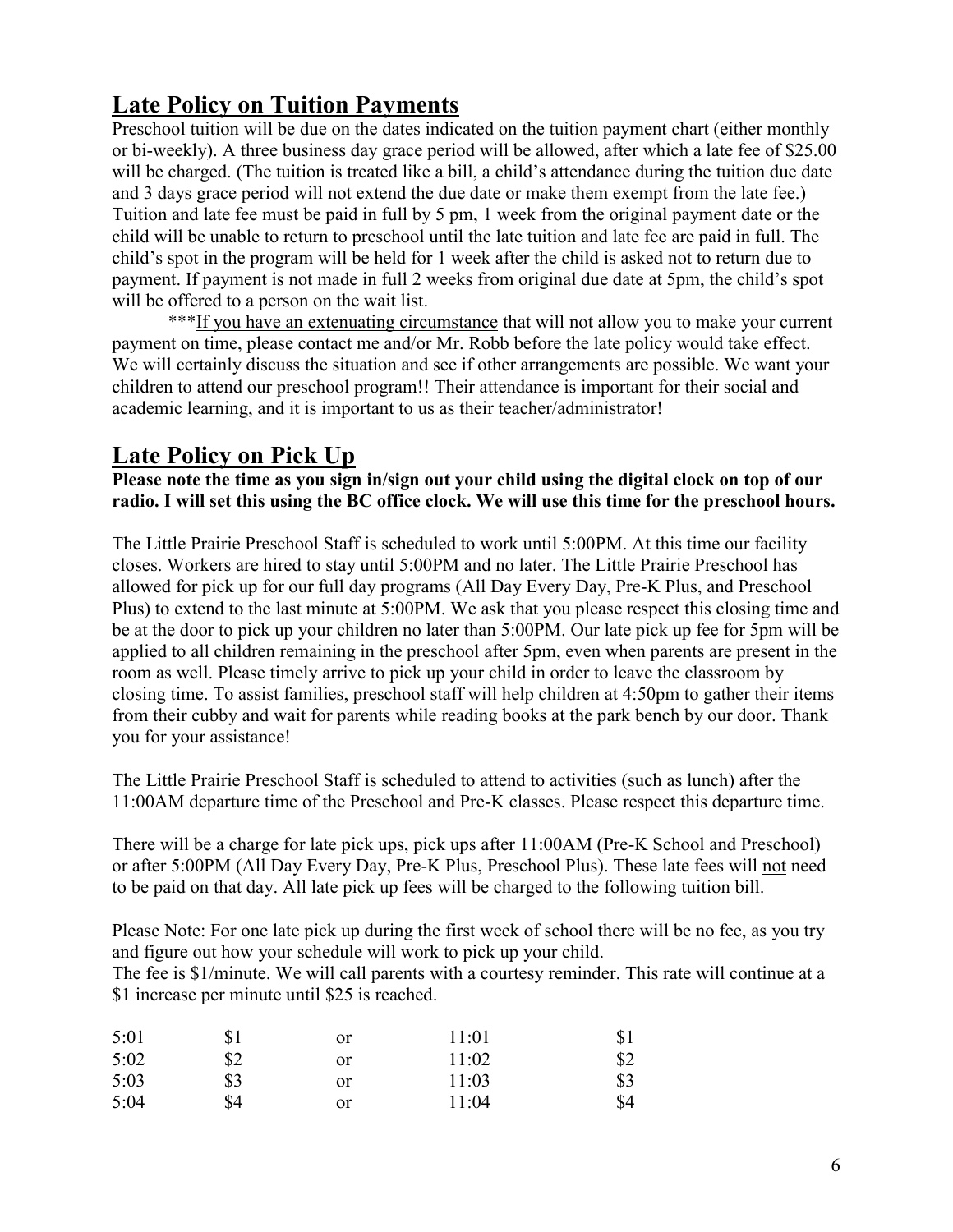The preschool facility continues to run after the 11:00AM departure, so our Pre-K School and Preschool programs ending at 11:00AM have the option to extend their program departure time to 11:15 for an additional charge of \$1 per day. This fee will need to be set up with Mrs. Weitlauf in advance! The fee will be treated as an addition to that families program. Their program (Pre-K or Preschool) will cost \$1 more per day of the week they would like to use this late pick up option. This is not a day by day or week by week charge! The fee will be added into their program tuition for the year.

The late pick up fee of \$1/minute will begin for families choosing this option at 11:15.

### **Holidays and Payment Policy Regarding Absence**

All holidays observed by the Benton Community School Corporation are listed in the Little Prairie Preschool calendar. Families will not be charged tuition for any of these days.

The Little Prairie Preschool will not refund families for days missed due to the following reasons for absence.…

-Day (or partial day) of absence due to illness

-Day (or partial day) of absence due to personal vacation days

-Day (or partial day) of absence due to other personal reasons

### **BCSC Closings/Early Dismissals/Two-Hour Delays**

Since we are a "teaching preschool" and we depend on the ECE students for additional supervision, we will not be in session if BC is not in session. Please watch **CH. 18**, the West Lafayette CBS affiliate, or listen to **WIBN** for delays, dismissals, and/or closings.

#### **Closings**

In the event that the Benton Community School Corporation cancels school for the day due to inclement weather, etc, Little Prairie Preschool will be canceled.

- LPP does not refund families for canceled days unable to be made up.
- LPP does not do virtual learning.
- IF the BCSC Calendar has Flex Days for snow make up days, LPP will utilize them as well. IF BCSC adds on days in the summer for make-up days, BCSC will utilize those. (If a family leaves the program prior to the scheduled make up day, they will not be refunded for that make up day.)

#### **Early Dismissal**

In the event that Benton Community School Corporation calls an early dismissal, Little Prairie Preschool will also close early. You will be contacted to pick up your child; no refunds apply.

#### **Two Hour Delays**

In the event that Benton Community School Corporation calls a two-hour delay, Little Prairie Preschool will be **open starting at 10:00 am** and lunch is moved from 11:10 to 12:10.

#### **Full Day Program Hours: 10:00 am-5:00pm**

#### **Morning Program Hours: 10:00am- 12:00 noon**

Please note: Preschool will open at 10:00am on a 2 hour delay, **not 9:30!** (BCHS regular start time is 8:30, 2 hour delay is 10:30). We are not allowed to open our doors until 10:00am.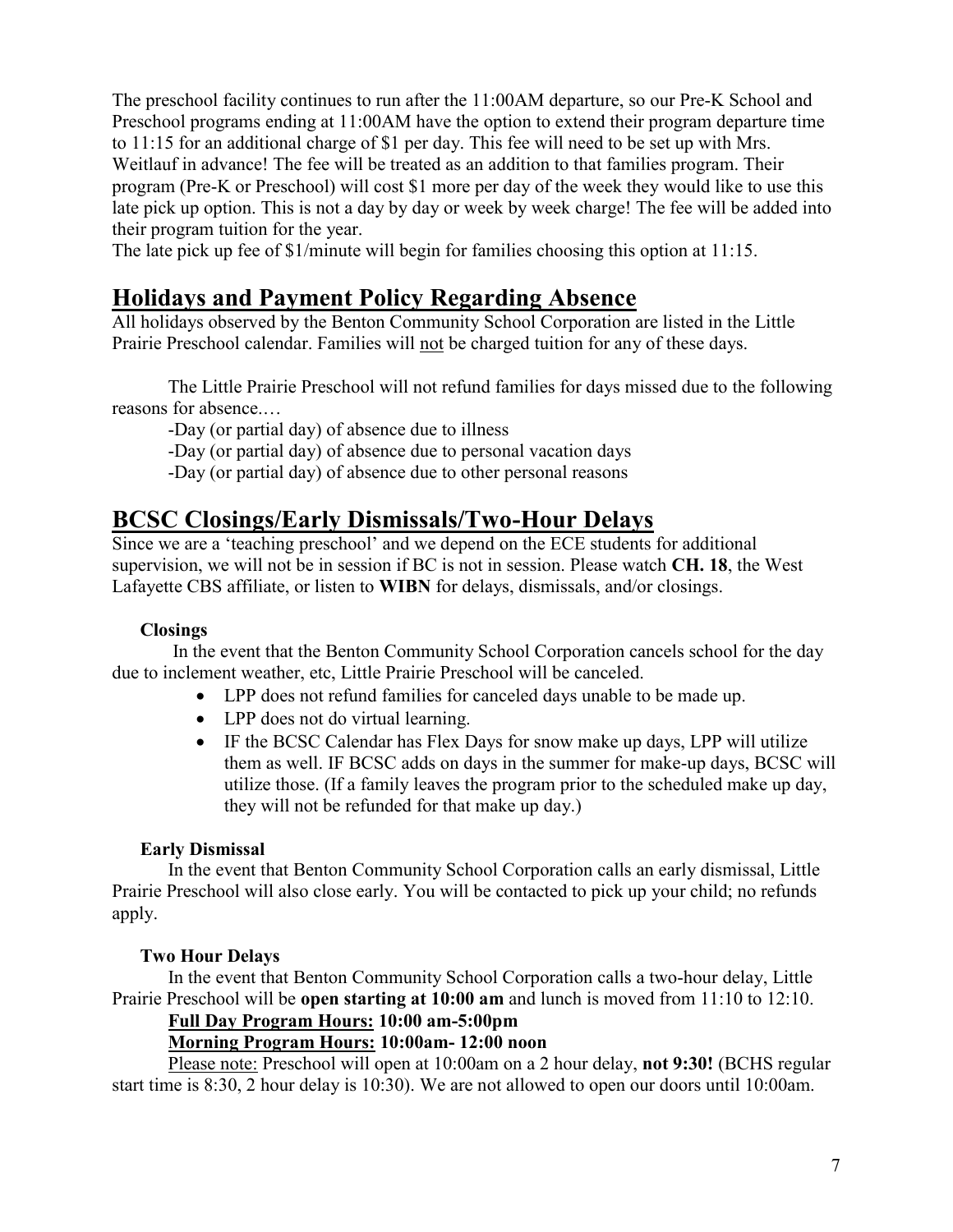# **Parent Teacher Conferences**

Please see the Little Prairie Preschool calendar for specific dates for each school year. Fall conferences follow along with Benton Central, generally two evenings in October. Spring (preschool only) conferences are available at scheduled times from 7:00am-3:00pm during one week in April. A sign-up sheet for conferences will be provided at a closer date. I assess the children using a Developmental Progress Report prior to each of our conferences.

### **Newsletters**

A monthly newsletter will be sent out the first of each month in your parent mailbox and will also be posted on the "What Is New" board in our hallway. **Please check this** for important information and updates on what our class is doing.

# **Arrival and Departure Procedures**

Our facility will open doors for all programs at 7:30 AM. Structured curriculum/activities will begin at 8:30 AM and end at about 3:00/3:30PM.

The Pre-K and Preschool half day programs have an 11:00 AM Departure. The All Day Every Day, Pre-K Plus, and Preschool Plus programs have a 5:00 PM Departure

You may drop off and pick up your child at any time during your programs hours. However, **please note that daily curriculum will start at 8:30 am and finish by about 3:00pm.**

The Preschool has been contacted by the Benton Central Administration that the following arrival and departure procedures must be put in place.

### **Arrival and Departure**

- **Door #1**: **All traffic for preschool will enter through the school's main entrance labeled Door #1.** 
	- o Please note, during academic hours (8:30-3:15) there is a safety buzzer system located at Door #1. The office will have a list of all adults approved by the preschool pick up list. All preschool parents as well as the adults you listed on your pick up list from your enrollment application will be on this list. Please be sure to inform Mrs. Weitlauf as usual if you need to update your enrollment application with a new pick up person. Parents and others on the list will need to be on the office list of approved adults and be prepared to show a Photo ID to get in the building and as usual they will need their ID for the preschool staff to pick up the child.
- **Parking: Please use Visitor Parking spaces for ALL drop off and pick up**. Visitor Parking is located in the parking lot between US HWY 52 and BC Jr. / Sr. High School. There are two rows of visitor parking that will be labeled with **VISTOR PARKING** Signs. One row is in the front of the parking lot facing the school; the other row is in the back of the parking lot facing US HWY 52.

(**Please do not park…**

- **1. In numbered spots** (they are assigned to BC Staff)
- **2. Fire/Bus Lanes** (tow signs are posted)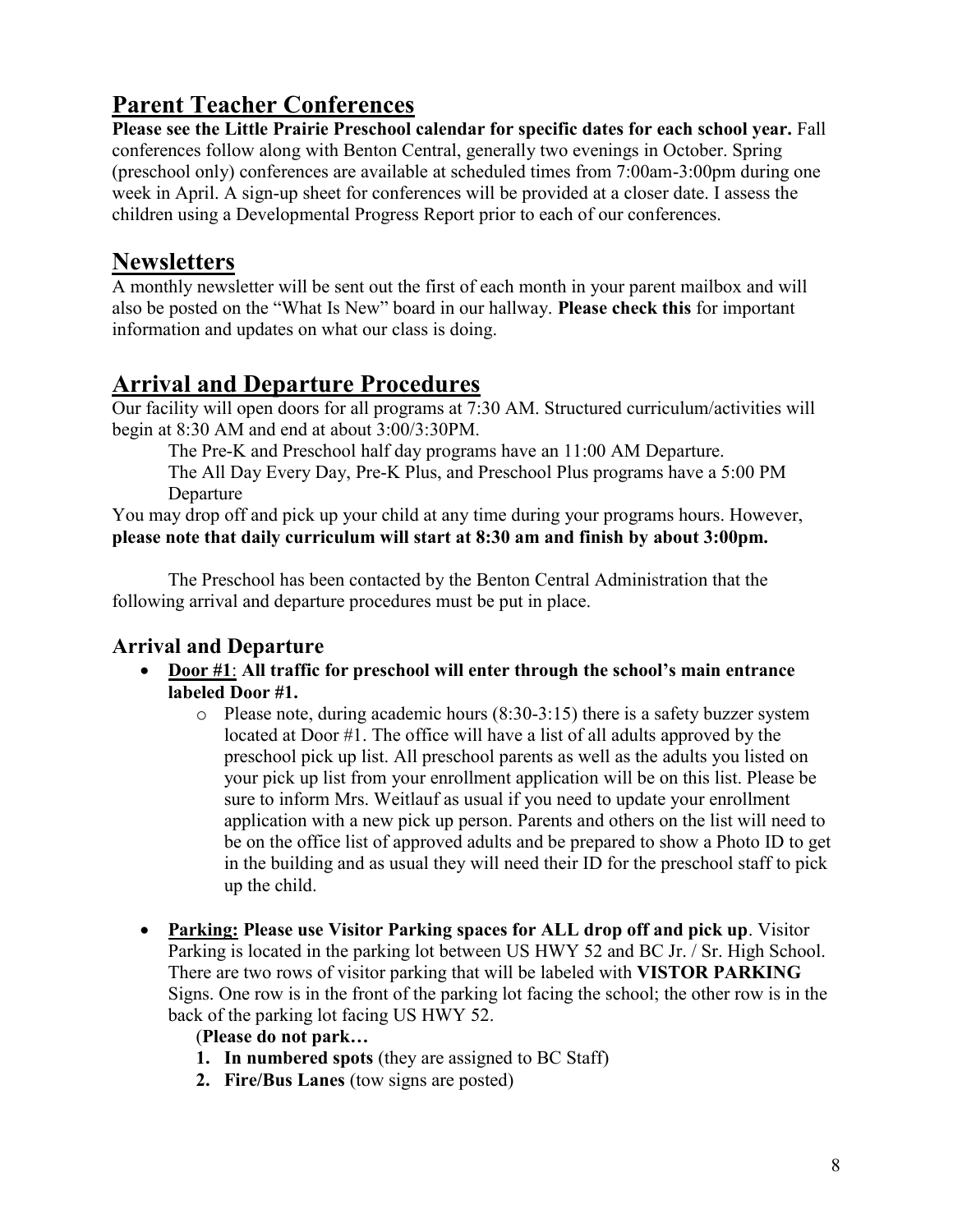# **Sign In and Sign Out**

Please sign your child in and out at arrival and departure time. Be sure to include any and all people eligible to pick up your child on the emergency contact information section of the enrollment form (persons listed must be 18 years of age or older, unless a family member and student at BCHS). In case of emergencies (ex: fire drill) I will carry the sign in/sign out sheet and emergency information with us. \*\*\*Also please notice the **Preschool Mailbox** located on the wall to the right of the preschool door. Please use this box to **drop off payments**, etc. Children"s book bags are not checked for payments.

### **Separation**

It may be difficult for a small child to say "goodbye" to a loving parent/guardian/etc. This is very typical and generally gets much better as time goes on. I try hard to phone/email parents after difficult goodbyes to assure you that your child has calmed down and is playing.

I certainly encourage you to come into the classroom to become familiar with the setting, other children/parents, and the staff. We welcome you to stay for a brief time at arrival to help your child develop a routine. Please always say goodbye to your child. We do encourage you to leave immediately following the goodbye; you are always welcome to call/stop back in to check.

By developing a routine and always leaving once you say goodbye, your child adjusts to your departure and generally it is a smoother separation. For example, you may leave after you help your child put their things in their cubby. Do not feel obligated to enter the room. I realize you have a schedule of your own. If you would like the entry door to be your routine goodbye area, a caregiver will assist you if your child is upset.

We will certainly do everything we can to reassure your child. Then, I also use a tactic called redirection. Sometimes the best thing for your child is to start playing with a caregiver or another child and start having fun rather than worrying about when you will return.

# **Visitation during the School Day**

Parents/Guardians are **always** welcome into our classroom. However, we want to promote independence in the children. For this reason and for building liability issues (i.e criminal history checks are done on visitors at BC), please limit your stay to 15 minutes. We value a stay that allows you to observe and familiarize yourself with our program, but one that does not disrupt from the classroom routine or develop into a lengthy amount of regular/routine time. Longer observations may be set up with the preschool director in special situations. During a visitation, we also ask that you refrain from use of your cell phone.

In addition, we do have a "no stranger allowed policy" in the classroom. Safety, first! We do not allow anyone (including high school and Jr. high students who may know your child) into the classroom that the director does not know. *Where safety is concerned, we will always err on behalf of your child's health and safety.*

# **Safety Drills**

As part of the Benton Community School Corporation, the preschool partakes in safety drills with Benton Central High School. We practice fire drills, tornado drills, and lock down drills. We take your child's safety very seriously and we also want to inform you of these drills in case your children mention one of these drills to you as part of their school day.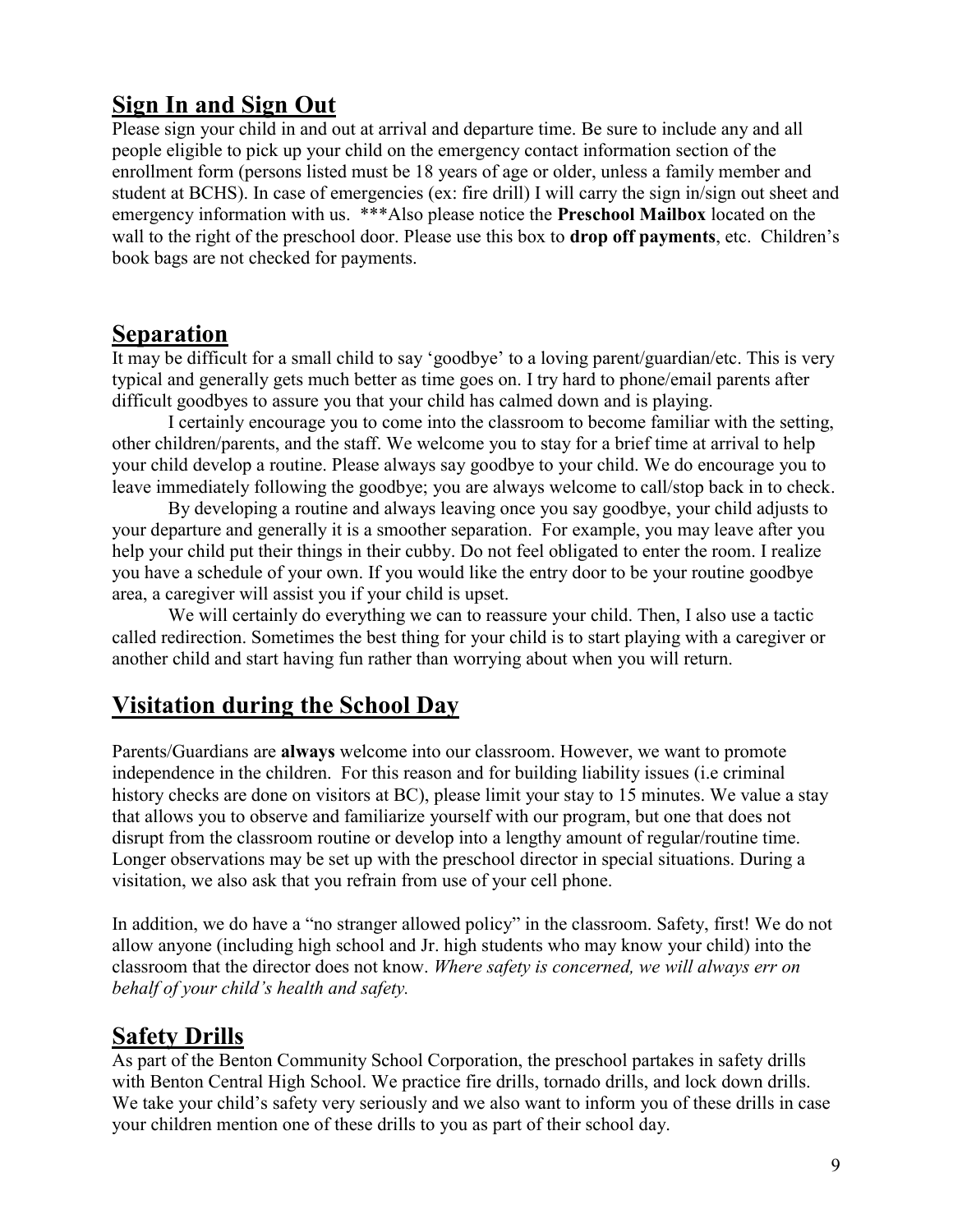# **Illness Policies**

- Please contact the preschool if your child is ill. If we have two identified cases, we can post a note that preschool has been exposed to \_\_\_. (We will never identify a family.)
- If your child has a fever, is vomiting, has had several bouts of diarrhea, or shows signs of pink eye please do not bring your child to school until symptoms have been gone *24 hrs.*
- You will be contacted (or someone on the emergency contact list if you are unavailable) to pick up your child if they have the following symptoms:

#### -**Children will be sent home if the following occurs**:

- 1. Fever at or above 100.0 degrees
- 2. Vomiting
- 2. Two bouts of diarrhea in several hours
- 3. Signs of pink eye as identified by the school nurse

#### **Our 24 Hour Illness Free Policy includes**:

- -24 hour fever free (without use of Tylenol, etc)
- -24 hour vomit free
- -24 hours pink eye free, or with doctor approval
- If your child has an infectious disease (i.e. pink eye, impetigo, ring worm, chicken pox, fleas, lice, etc.) please do not bring him/her to school. Please contact our program.

**Lice Policy** (Preschool Specific- this is stricter than the BC Policy due to our age group)

- Children may not be in the preschool with live lice or nits.
- Children who are identified with having live lice or nits will be sent home immediately.

-Children who return to school after having lice or nits must be seen by the school nurse prior to drop off in order to be cleared for school. (If you stop by the preschool room, we can go take them to the nurse along with you.)

-High School students in the ECE course will be placed in an alternate setting at BC if they have live lice or nits. They may not return to the preschool until being cleared by the BC nurse. -If two or more cases of lice are present in the preschool, families will be notified. Our procedure (in addition to cleaning) is as follows:

- No book bags, blankets, pillows, or sleepy friends are permitted from home
- $\bullet$  1 jacket may be brought to school and placed in a plastic bag in the child's cubby
- The preschool will provide 1 blanket for each child for nap time; those blankets will be washed in HOT water EACH afternoon after naptime.

These policies are approved by the BC school nurse in addition to the preschool board.

# **Injury Documentation**

Injuries that occur at school are documented on formal Injury Reports. Injury reports list how the incidence occurred, a description of the injury, and how the injury was treated (the Benton central nurse may be utilized). If the nurse deems an injury is severe, parents are notified by telephone. All injury reports are placed in the parent mailbox for parents to view and sign at pick up time. Parents keep one copy and one copy is placed in the child"s file.

# **Toileting Policy**

Effective 3/1/2007, no child currently enrolled in our care needs assistance with toileting. The high school students' main job is to supervise the children in the bathroom. They can hand your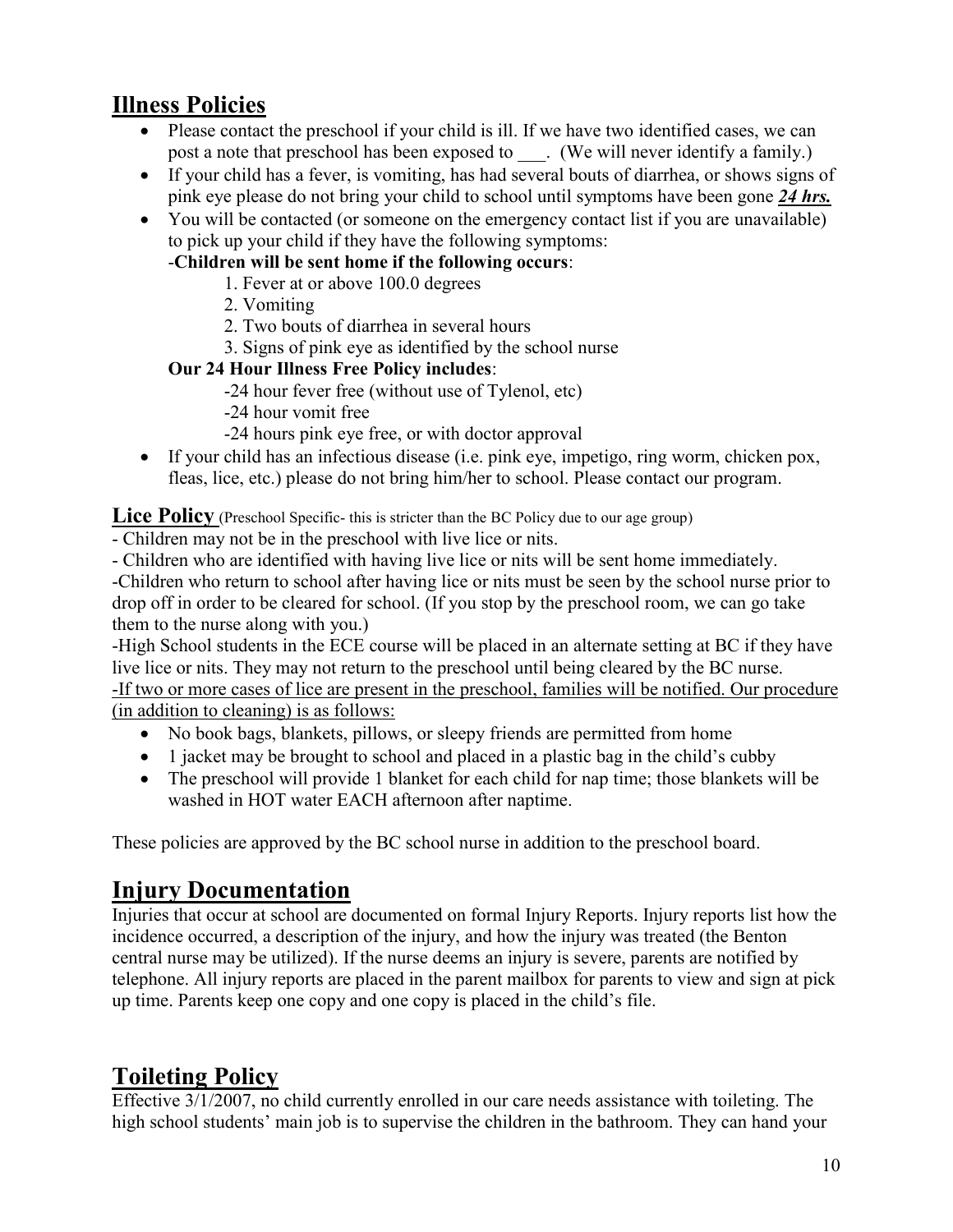child their new clothes and hold the bag open for the child to put the soiled clothes in. Children who need actual assistance in toileting emergencies will be assisted by staff members only. If you are the parent of one of our youngest children and know they need help wiping after a bowel movement please notify me.

Preschool Bathroom Policy Regarding Dismissal

1. Provide written notice and/or verbally inform the parents of accidents as they happen. (In the event of a substitute or the rare occurrence parents get no message, the child"s clothes sent home does always convey the situation.)

2. Provide written notice and verbally inform/remind the parents of our toileting policy if accidents become prominent (i.e. several in a week, every other day for T/Th class, etc.) Accidents occurring at nap can be monitored as children adjust to the preschool schedule for eating/napping. Also strategies such as having the child use the bathroom right after lunch each day will be implemented before addressing the bathroom policy.

3. Provide written notice and verbally inform parents if the toileting policy takes effect for their child.

- Reminder handbook states children must be completely potty trained
- Provide dates of past 4 accidents or more
- Warning system- 1 more accident will result in program asking the family to find alternate care for their child within the next two weeks

# **Food Policies and Lunch Information**

#### **Information:**

As in the past, we will have a menu based on the state's Wellness program. Serving sizes of each food category are for ages 3-6. We serve 2% milk (water for refills), fruits, vegetables, breads, dairy, main dishes such as chicken nuggets, etc. Because snack is a social time and sometimes children get too busy playing to realize they are hungry, all children will sit for snack. However, we do not force children to eat or use food as a punishment.

The snack and lunch menu will be provided to you in your parent mailbox on the first day of preschool. It will also be posted on the "What Is New" board in our hallway. **Policies:**

**1. Peanut Free and Tree Nut Free Program:** all food served in LPP is peanut/tree nut free and is not processed in a factory that also processes nuts.

No outside food or beverages should be brought to school with the exception of medical conditions or religious factors. We will monitor your child"s eating and contact you if they do not seem to be eating the lunch provided. In this case we will work with them and then we encourage you to send your child"s lunch on the days they have trouble eating

# **Birthday Policies**

**Gifts: Please do not send in birthday (or other holiday) presents or invitations for children.** This causes problems with children being left out. (If you are willing to invite ALL children to a birthday party please speak to me about invitations).

**Snacks:** If you would like to provide a snack, please let me know and be sure to provide enough for everyone. We will celebrate every child"s birthday with a song, birthday table decorations, and their choice of a birthday present from our birthday box. I try to e-mail families at the start of each month who have children with birthdays to remind them of our food policy regarding treats….

- -store bought and in original packaging
- -please read the ingredient label to be sure they do not contain any nuts
- -treats may NOT be processed in a factory that also processes nuts/peanuts, see ingredient label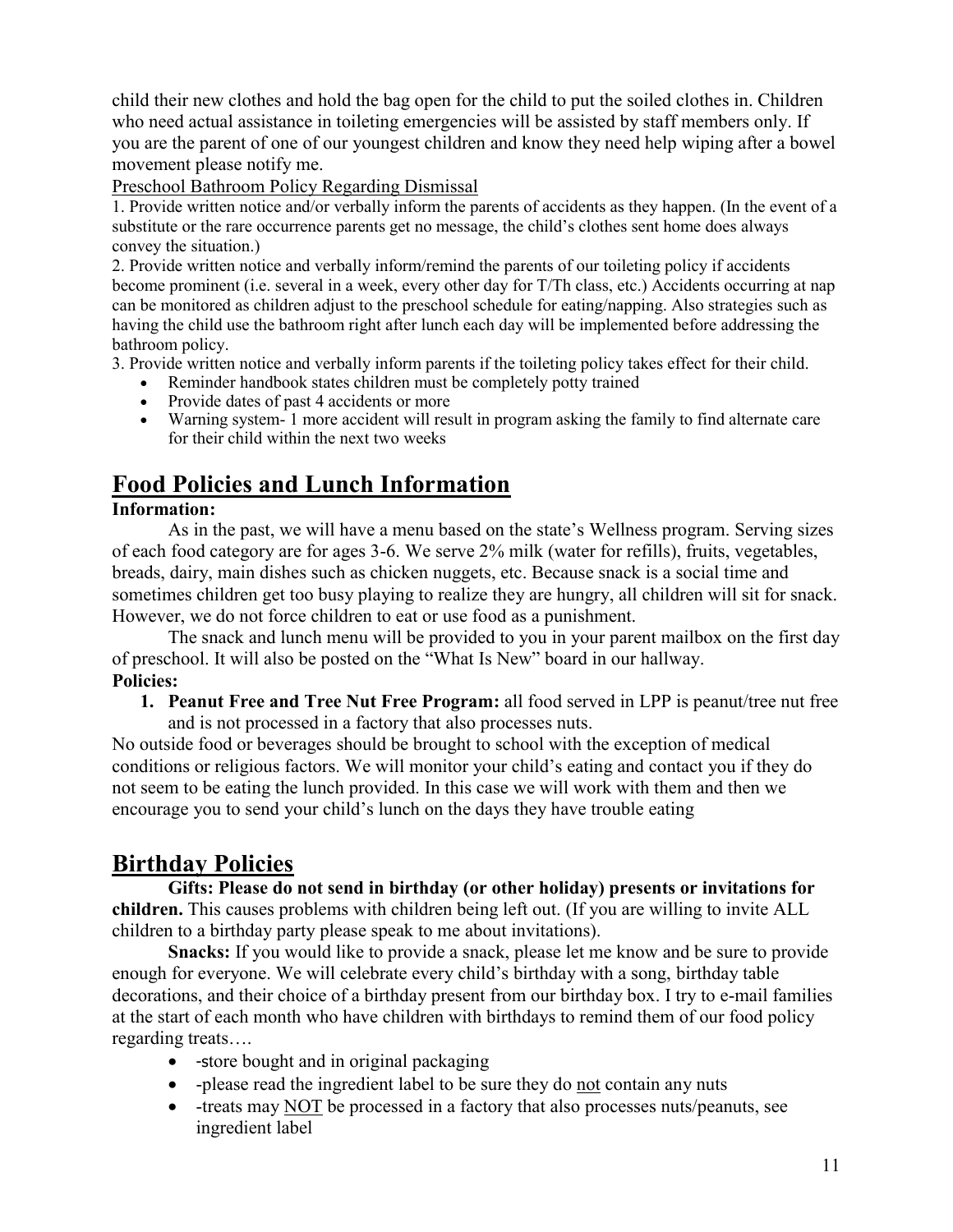### **Items to Leave at Home**

Please help us in creating an equal and safe environment by leaving the following items at home or in your car: **after school snacks, breakfast, toys, flip flops, money and other valuables**. These items create sharing issues and may get lost or broken. In addition, food items create allergy issues and flip flops create safety issues.

### **Assessment Experience for our High School Student Teachers**

I am constantly observing and doing assessments on all children. Part of our program is to educate the high school students. Children will constantly be assessed according to the Pre-K Foundations by our high school student teachers. There are four sets of these standards (Basic 1, Basic 2, Foundations 1, and Foundations 2). Each child is placed with their age appropriate set of standards. Then each week the high school student takes one standard off the list and observes one child according to the standard. This goal sheet/observation is collected for course work.

This allows our high school students to become familiar with the standards and see how children grow throughout the year. In order to do this, the ECE high school students will be assigned focus children. They will fill out the standard checklist as they observe and interact with the children. All information is confidential.

### **Our Views on Discipline**

The goals of our discipline policy are...

- To provide a safe environment for all children
- To help children recognize the rights and feelings of others
- To help children learn self-control
- To help children learn respect
- To help children learn how to solve conflicts on their own

I am a firm believer in POSITIVE discipline. We cannot control what children do, but we can teach them what is nice, respectful, and appropriate. We do not use a "time out" because I feel it has a negative connotation. We do not want children to feel that they are wrong/bad. Sometimes children don't even know because they are simply learning. We want children to understand WHY what they did is not okay. In order to do this we have a designated table and chair in the room called our "Thinking Time". Here, children are assisted in thinking about what they did using emotions. We will do an entire week about emotions during the first month of school. We will all learn the sign language for emotions such as "sad, angry, happy, etc". These become a daily use in our classroom.

For example, if a child hits another child: the caregiver would say, "That hurt Bobby when you hit him. It made him SAD. Look at Bobby"s face he is SAD. You and Bobby are my friends and it makes me SAD when you hit Bobby. " The caregiver would use sad facial expressions and the sign language for the emotion "sad" to help the child understand. Then we would talk about better ways to address the problem that caused the child to hit Bobby (i.e. get the teacher to help you, tell Bobby you were playing with the toy he took and ask him to give it back instead of hitting him, etc.)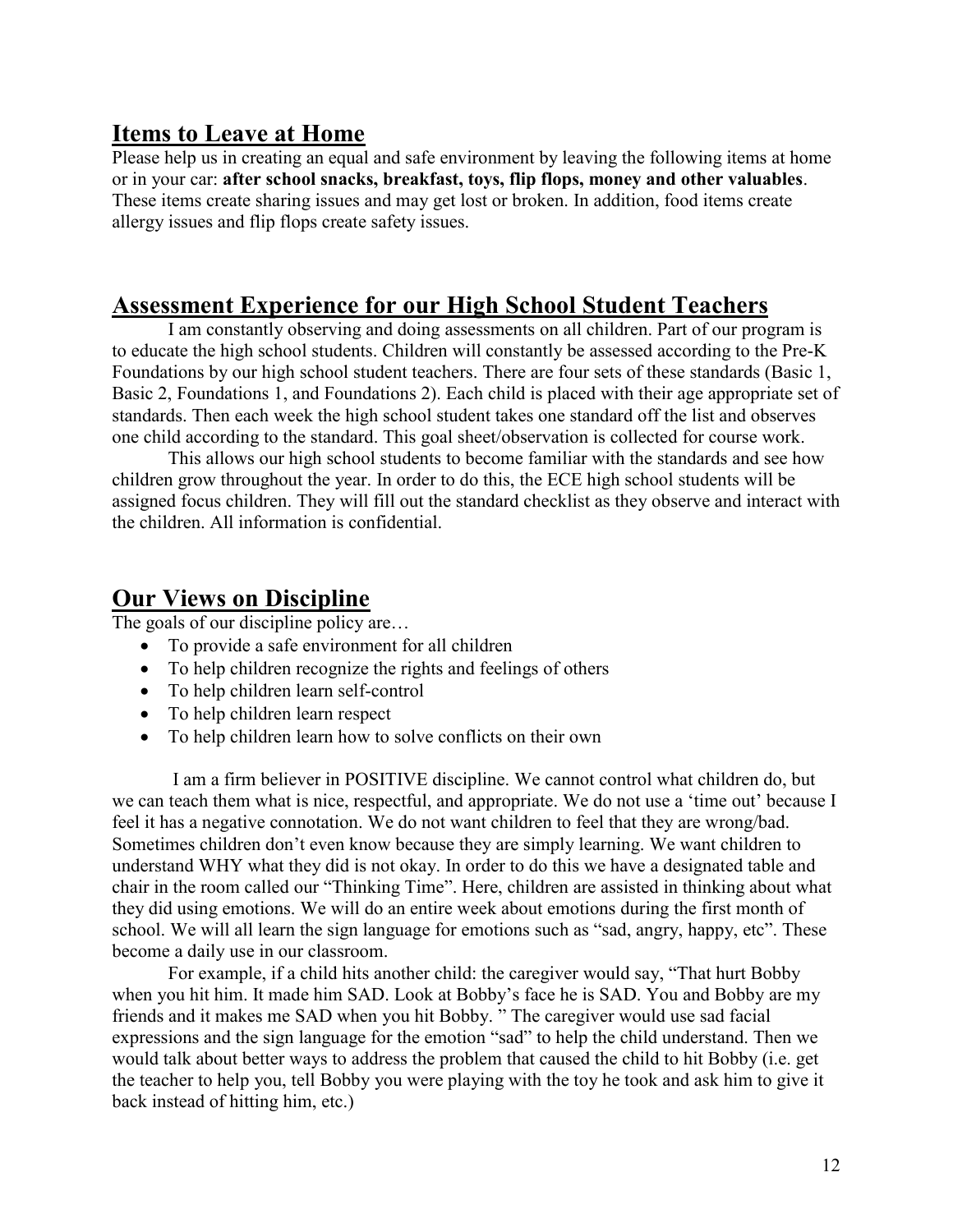We will not be using any type of behavior chart. My philosophy and the philosophy of my mentors is not to display a child"s level of behavior or use reward a lot to impart a certain behavior. Children simply learn what is expected. We will simply work with each child using thinking time, positive redirection, and discussion of emotions. Some examples of positive guidance are…

| Positive phrase               |
|-------------------------------|
| Stop please.                  |
| Use your walking feet!        |
| Listening ears                |
| It's not okay to hit friends. |
|                               |

Finally, we only provide choices when there is a choice. This cuts down on discipline issues. Children become familiar with what is allowed and what is not. Here are a few examples of how we use "choice" and "not a choice" in the classroom.

- If a child does want to sit for group we might say...
	- o "It"s not a choice, everyone sits for group. Would you like to sit by Bobby or Joey?"
- Bobby does not want to play with Joey in the block area
	- o "Bobby that"s your choice if you don"t want to play with Joey, but it is Joey"s choice if he wants to build in the block area too." (A teacher would help monitor that Bobby and Joey do not take each other's blocks)
- Child does not want to help clean up
	- o "Clean-up time is not a choice, but you may choose if you want to clean up the blocks or the writing table."

If the child argues, we simple say "It's not a choice." The children quickly get used to this idea and accept it as no big deal. Of course sometimes children will still object. In this case we would use "thinking time" or some other discipline like leaving a few blocks out for a child to clean up who refused to clean up.

**Please note:** We do not force immediate sharing. It is a child's choice to finish playing with a toy they have by themselves. Or if they have two toys, then they may choose which one to share. However, when they are done they must give the toy to the child who wanted it. Exception: Computers and dramatic play. Computers will be monitored for turn taking. Dramatic play has a 10 minute timer to allow for new groups to play. This also helps the children learn to clean up their area when the timer goes off, play with different children, and play in different areas.

\*If there is ever a reoccurring or major issue the director will always communicate the problem with parents/guardians, see our Behavior Management Policy below.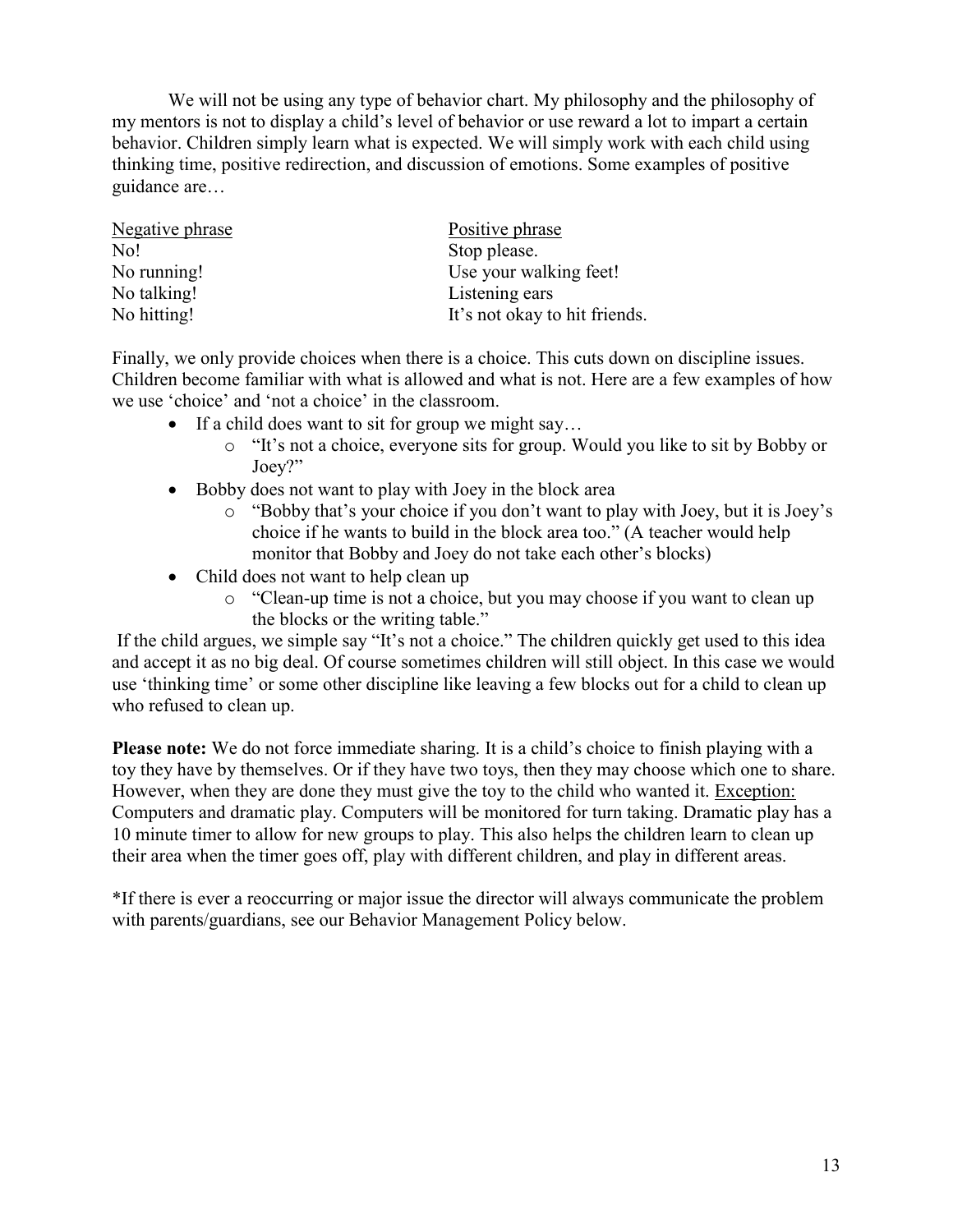# **Behavior Management**

In the event that a child"s behavior poses a safety issue or becomes a significant disruption to the classroom learning environment, the Little Prairie Preschool in cooperation with the Benton Central Administration has developed a behavior policy to address such behaviors. The policy is for severe situations that have not been improved by regular classroom management strategies described in the discipline policy.

### **Behavior Management Policy**

**After 3 problem behavior days occur within a 30 calendar day timeframe, the child's parents will be asked to keep their child at home or in other care for 1 week. During this time it is suggested that the parents meet with their pediatrician and work at the behavior at home. After this 1 week break, the child may return to preschool. If another day of the problem behavior occurs, the child's parents will be asked to find alternate care. Steps, outlined below, will be taken during this 30 day timeframe to help redirect the problem behavior.**

In many events, the child"s behavior is not sudden but escalates to this level. In these events parents will have already been contacted multiple times in person, by e-mail, or phone that their child is experiencing some troubles at school. The director may already be working with parents to brainstorm and implement tactics to redirect problem behavior before day 1 of the behavior policy is actually put into place.

### **Parts of the Behavior Policy:**

- 1. Initial Notification: A family whose child"s behavior poses a safety issue or becomes a significant disruption to the classroom learning environment will be notified by phone or in person that a meeting is requested. Parents will be notified regarding the implementation of the behavior management policy immediately. (If a school day merits Day 1 of the behavior policy take effect, parents will be notified on that school day and a meeting will be requested.)
- 2. Timeline: The 30 day timeline begins on school Day 1 of the severe problem behavior. Written documentation of Day 1 of the behavior and the behavior policy will be provided to parents during the requested meeting.
- 3. Further Notification: At the parents decision, the preschool director will phone or e-mail at the end of each school day during this 30 day time frame in order to touch base with the parents each school day. Further tactics can be discussed to help redirect the behavior and reports of the day"s behavior will be provided. If Day 3 of the problem behavior does not occur at the end of the 30 day timeframe, families will be contacted that the behavior policy is no longer in effect. If further disruptive behavior merits initiating the behavior policy, a new 30 day timeline takes effect.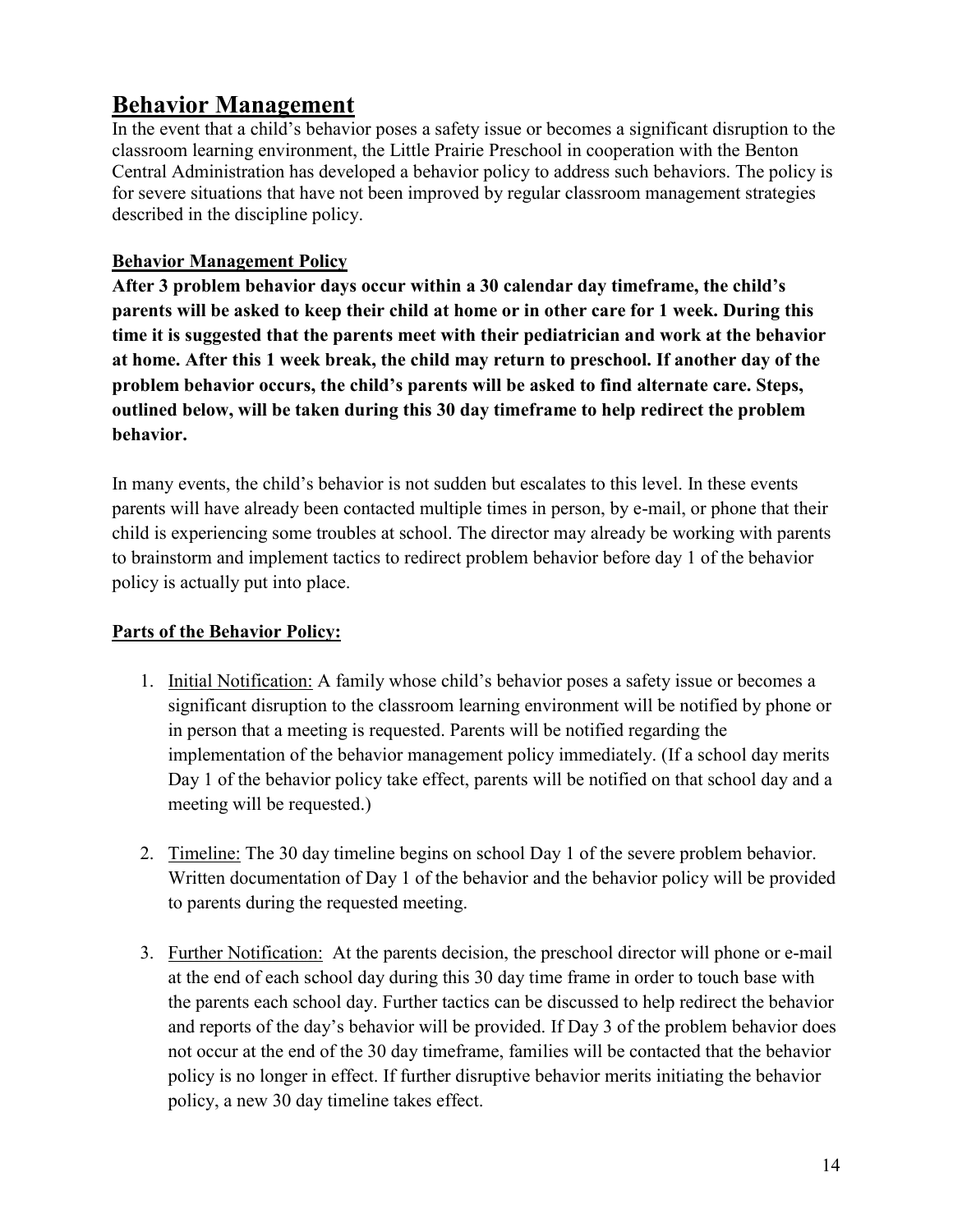- 4. Documentation: The problem behaviors will be documented and placed in the child"s file.
- 5. Addressing the behavior: LPP staff, BC Administration, and parents work as a team to develop strategies to best address the behavior. Tactics, such as those outlined in LPP"s discipline policy, are developed through communication with the parents and are implemented in the classroom to help address and redirect the classroom behavior. These tactics could include positive reinforcement, altering the classroom environment, providing visual cues, use of the preschool thinking table, reminders of classroom rules, de-escalation techniques such as taking walks with the teacher or counting to 10, providing advanced warning to the child about clean-up time or other events, etc. "The staff shall never use shaming, the withholding of food, or physical punishment to redirect" (Indiana University, 2015, p.26).
- 6. Additional Assistance: The preschool director may seek additional help from BCSC administration to address the problem behavior and develop further classroom management tactics to help improve and redirect the behavior. The preschool director shall offer to the families further outside assistance. If approved by the parents, the preschool director can request assistance from additional professionals to aid in redirecting the problem behavior. Individuals may include: BCSC elementary administration, Cooperative School Services, and other appropriate suggested childcare resources.

#### Refunds in Behavior Management Policy:

-In the case that the 1 week break is reached, families will be refunded (or not charged) tuition. -In the case of dismissal from the program, families will be refunded for any tuition in their current pay period they have paid and will not be attending.

Exception: If the behavior poses a severe safety issue in the classroom, it is at the discretion of the Little Prairie Preschool Board and Benton Central Administration to ask the family to find alternate care at a sooner date than the behavior policy explains.

\* LPP referenced the Indiana University Campus View Care Center Behavior Policy in developing the LPP Behavior Management Policy.

#### Work Cited

Campus View Child Care Center, Indiana University. (2015) Family Handbook. Bloomington, IN

#### **See final two pages of the handbook for enrollment, withdrawal, and transfer information.**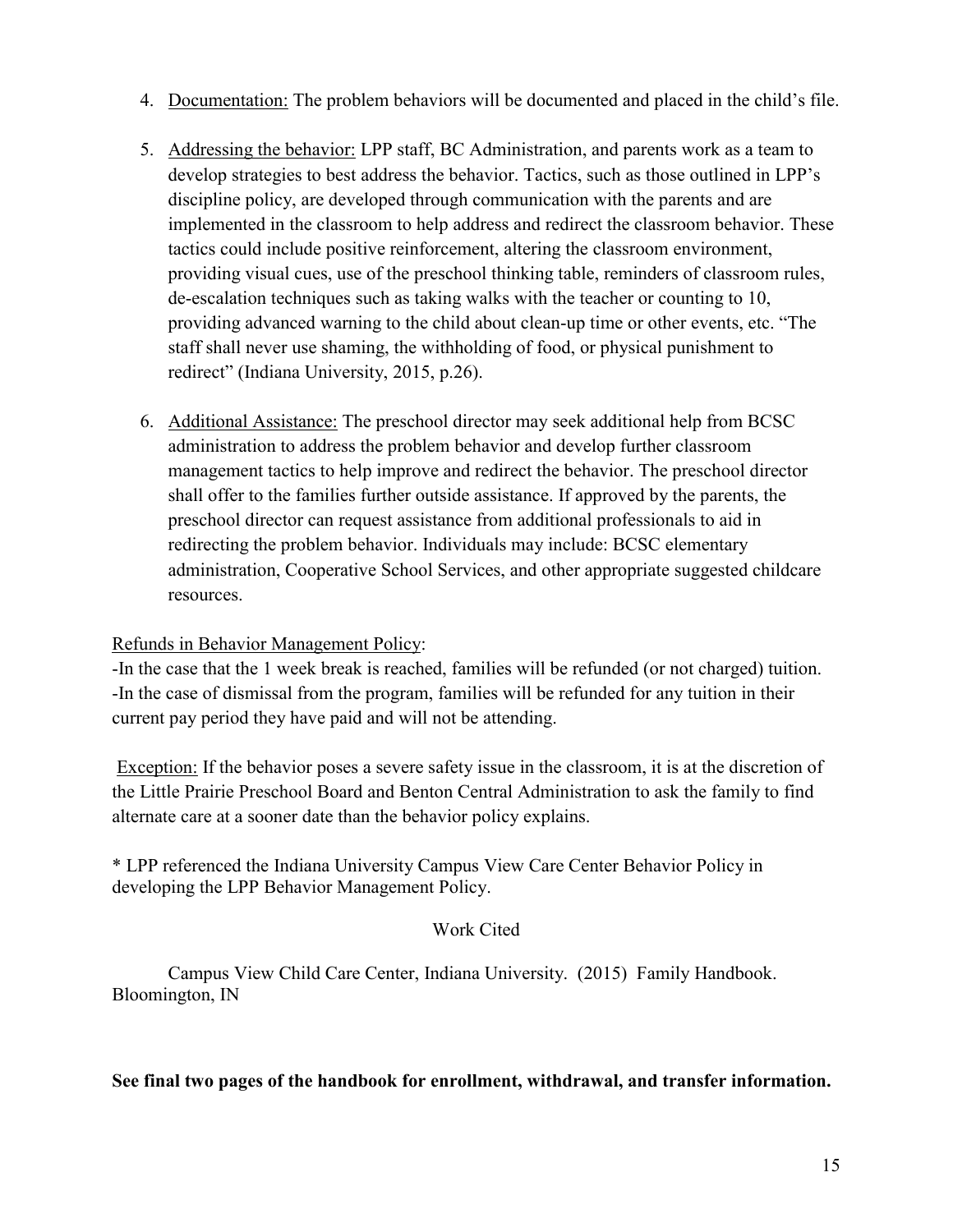# **Enrollment and Withdrawal Policies**

### **Enrollment Procedure**

#### **-Requirements**: **Enrollment Applications, Copy of Birth Certificate, and Registration Fee**

are required to enroll and hold a spot for any program within Little Prairie Preschool. These can be found on the LPP website or provided upon request from the preschool director. During February and March the paperwork is available to pick up in the classroom. Children must be 3 years old by August  $31<sup>st</sup>$ .

#### **Registration Fee:** \$50.00 a year per child

This fee is treated as a supply fee and is not refunded. The fee is also non-refundable in the event that your child does not attend LPP.

#### **-Process**

### **February 1st: Early Enrollment for the following school year begins.**

- Applications and Registration Fees are accepted from current families.
- Applications and Registration Fees are accepted from families on the Early Enrollment Wait List
- Applications and Registration Fees are accepted...
	- $\triangleright$  by mail to Benton Central
	- $\triangleright$  dropping off at the main office
	- $\triangleright$  interschool mail
	- $\triangleright$  directly to the preschool classroom/director S146.
- Families who are currently enrolled in LPP, whose child will not be eligible for kindergarten due to their age for the next school year, will be given reminders from the director about enrollment if it begins to fill up quickly and their child has not reenrolled.

#### **March 1st: Public Enrollment begins**

- Enrollment for any remaining openings in LPP programs is open to the public
- A Benton Community School Corporation Wide e-mail is sent out to all faculty members with information on the program and how to enroll.
- An e-mail is sent out to everyone who contacted the preschool after the maximum number of families was reached for the February Early Enrollment list. These families are encouraged to get in their applications in quickly if there are still openings.

**Confirmation:** A confirmation e-mail or letter is sent to each family soon after their application and registration fee have been processed. A spot is saved in the program selected on their enrollment application for the family. Further details on the upcoming school year and open house are provided in July. A letter is mailed out on July  $1<sup>st</sup>$  in the summer of the year prior to the child starting at LPP to remind the family of the upcoming Open House Date. Other information included: physical form, immunization requirements, school calendar, etc.